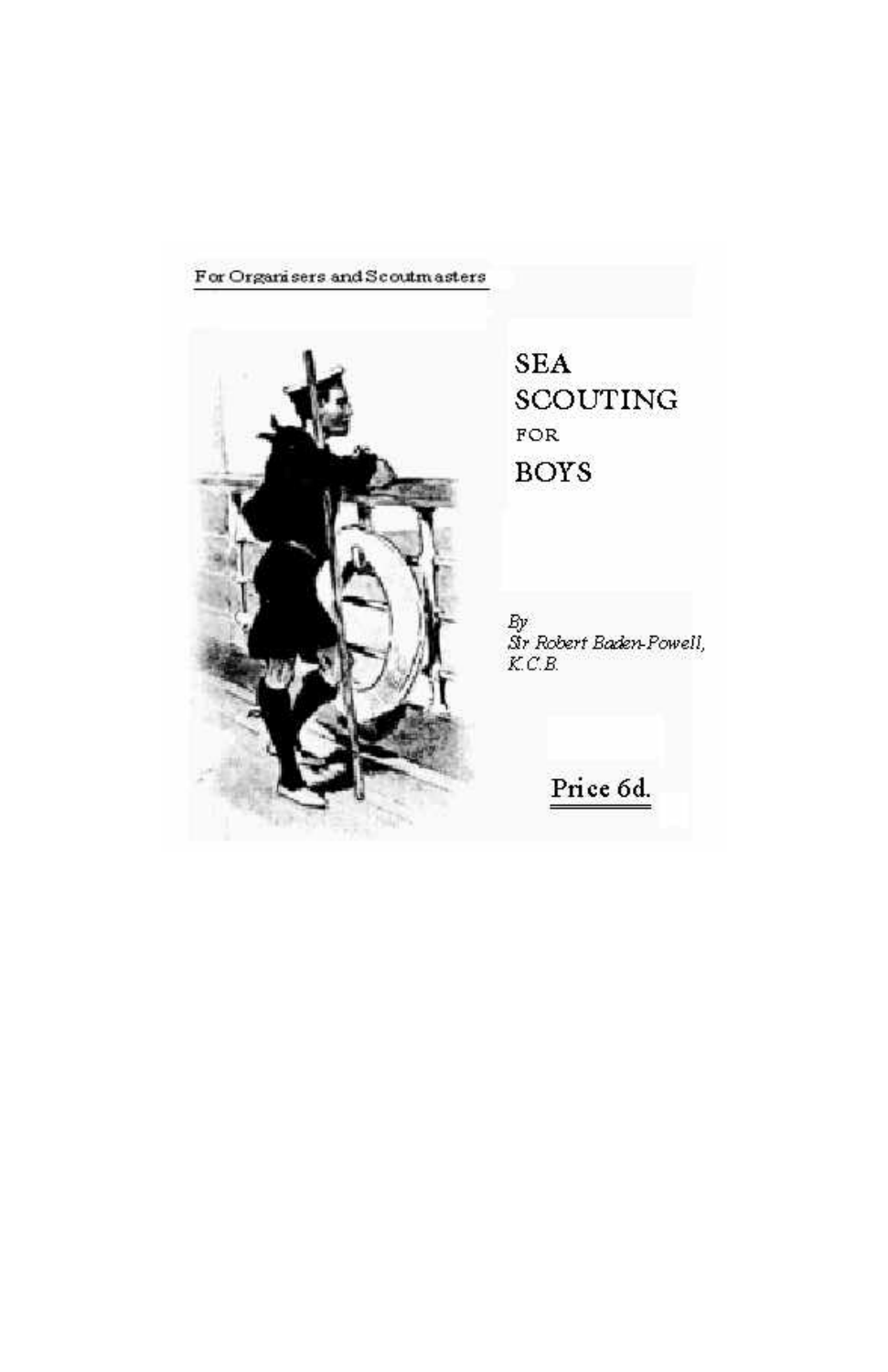## **What is Sea Scouting?**

Sea-Scouting is one of the several forms of work carried out by Boy Scouts in further development of their Scout training. It does not necessarily mean their taking to the sea as a profession afterwards.

By teaching boat management, seamanship and coastguard work, it gives a form of training which has special attractions for a boy, and which at the same time includes almost all of the manly and character-making qualities that parents could wish to see their sons develop. It is also of value to the Scoutmaster, as adding an attractive and useful variety to their training of his Scouts.

Employed on a more elaborate scale, it could also be used with the greatest advantage where there is need to sound the "call of the sea" in the ears of boys, and to attract them to take up seafaring as a profession — as, for instance, in Overseas Dominions, where men are wanted for their rising Navies.

It is different from the usual training ship education, which only fits a boy for the life of a sailor by means of drill and routine work, so that if he comes to find that profession over-crowded, distasteful, or uncertain — as he so often does — he is unfitted for taking up any other line.

The Sea-Scout training merely inculcates the best attributes of the seaman, such as handiness, resourcefulness, pluck and discipline, together with a modicum of sea-knowledge. It is training in "character" such as would be valuable to a lad whatever line of life he might adopt later on. It helps him for all, and unfits him for none.

#### **Scheme of Training — Principles**

The principle of training is much on the lines of that of the Scout training of the boys.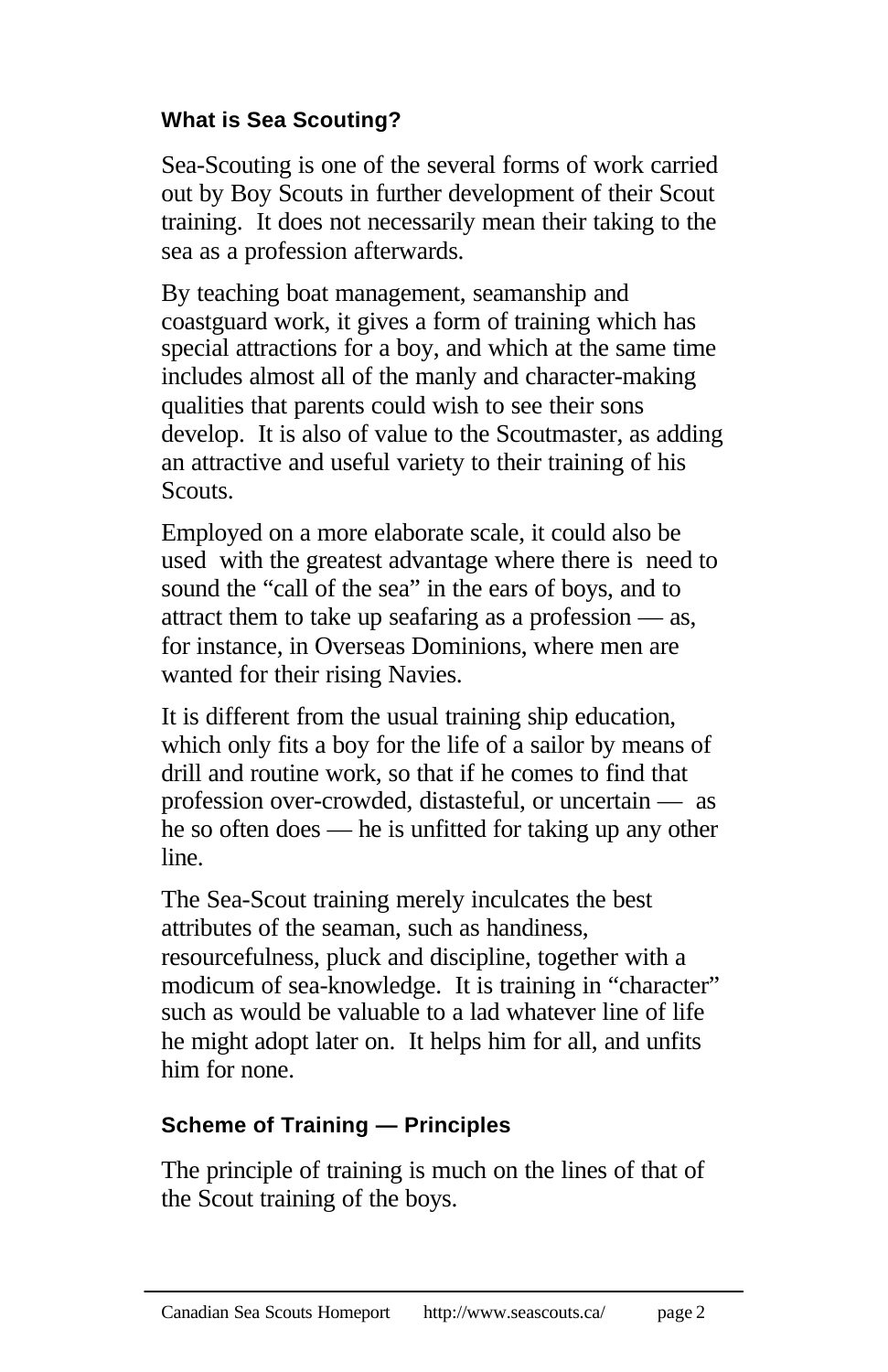In training them as Scouts, we endeavour to instill into the lads the attributes of colonial frontiersmen, explorers, and others — to give them, in fact, a character-training through the attractions of Scout craft and backwoodsmanship.

In this way they are led to learn for themselves and to practice the development of —

(1) Personal character and individuality

(2) Handicrafts and professional training to make a career.

(3) Collective duties for the public good.

In Sea Scouting we are able similarly to teach them —

(1) Personal character: individual handiness, pluck, patriotism, and especially intelligent discipline through sense of duty.

(2) Individual knowledge towards making them self-supporting, viz, knowledge of seamanship, boat handling, marine engineering, ship carpentering, ship mechanics, sail-making, signalling, etc.

(3) Collective work of public utility, such as coast guard duties, life-saving, and salvage at wrecks, or in floods, by Patrols or complete Troops trained and equipped for the work.

Sea Scouts are of two kinds, viz. (1) Coast Guard Scouts; (2) Seamen Scouts.

The Troop is styled Ship's Company.

# **1, Coast Guard.**

Boy Scout Coast guards are being recognized by the Marine Department of the Board of Trade as assistants to the Coast Guard and coast watchers.

For such duty the Company can be trained for watching the coast and reporting to coast guard or lifeboat stations any vessel in distress by day or night. If equipped with rocket or other life-saving apparatus in a light hand-cart, a Troop of Scouts can be of real value on coasts or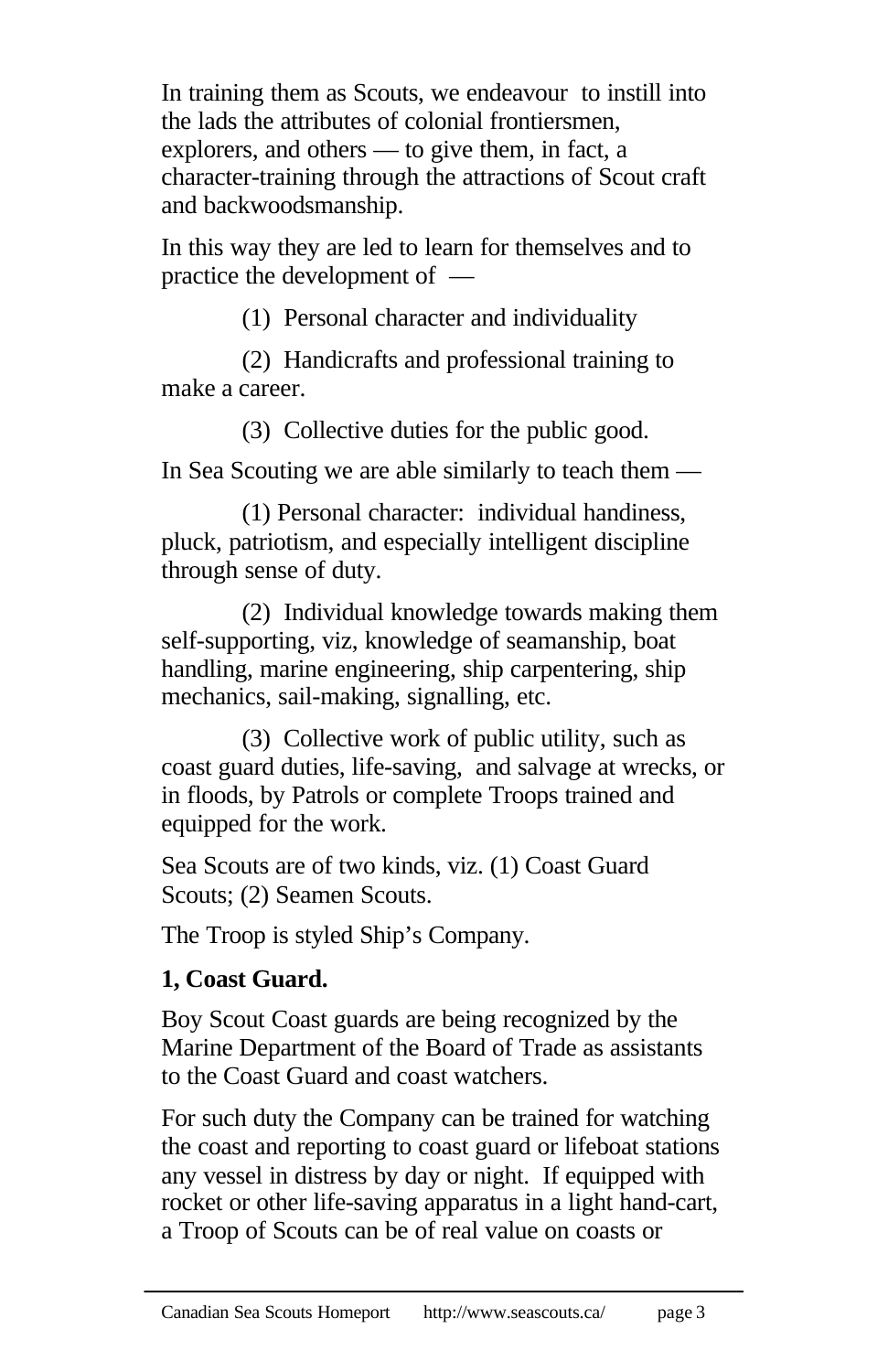estuaries where coast guard stations are far apart. In war-time they can also be of value watching and reporting the movements of warships.

This work opens up to the Scoutmaster a very practical line of varied duties for his troop, for which units within the troop can be specially detailed and trained. Thus he might assign to each patrol (styled "Boat's Crew") its own definite work, with its leader or coxswain, such as: —

No. 1 Crew — Lookout men, of strong, healthy boys, with good eyesight.

Nos. 2 and 3 Crews — Life-savers, with rocket apparatus, life-lines, boat, whatever may be possible.

No. 4 Crew — Signallers or field telephone, wireless telegraph, cyclists, etc.

No. 5 Crew — Ambulance, with restoratives for halfdrowned people.

The disposition and practice of such a Company in this work would afford them a great deal of useful and attractive outdoor training.

The distinguishing badge of a Coast Guard Scouts is this:



The tests in which a Second-class

Scout has to pass to gain the badge are as follows: —

To distinguish the different classes of vessels by their form and rig, including war vessels.

To know the different forms of ship's signals by lights, sound or flags, and how to respond to them, including Board of Trade Distress Signals.

To know how to use the rocket apparatus; how to launch a lifeboat.

To be able to manage a boat single-handed by rowing, punting, and sculling on the stern.

To be able to throw a life-line.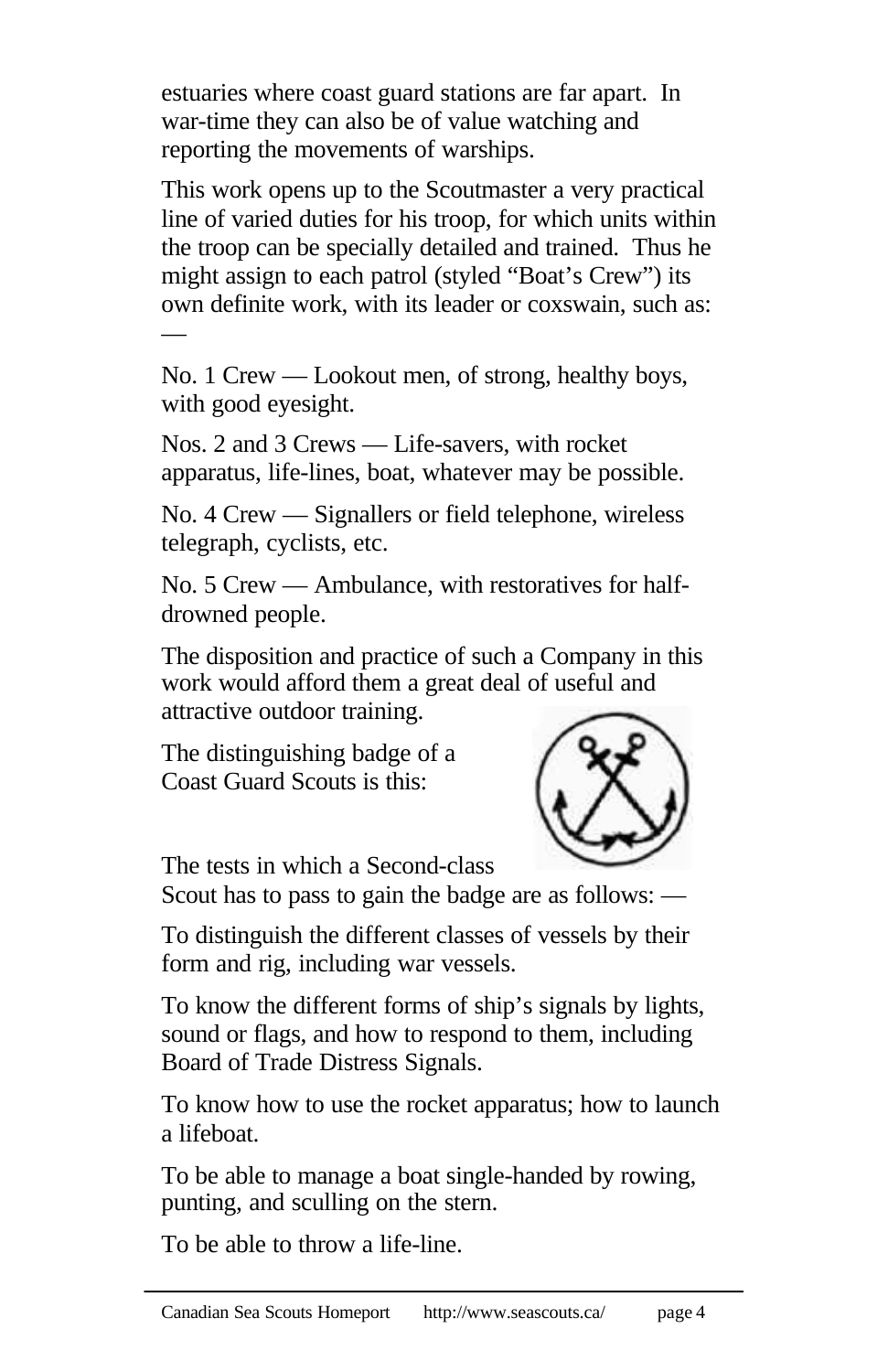To be able to swim and know how to save life in the weather.

To know how to treat apparently drowned people by the Schafer system.

# **2, Seaman**.

Organization — A club "Guardship" is of first importance. Any odd hulk or vessel which the boys can fit up as a floating club will do. It should have a supply of boats of similar sizes with a view to their being used in competition, etc., of one Crew against another. The training can be carried on in inland places where there is a river or lake, just as well as on the coast.

The guardship is named after some historical ship.

The Scouts are organized, as always, in their Crews, which can for part of the watches.

The ship's company could in many cases be usefully subdivided into specialized Crews.

For instance:

1, Able Seamen.

- 2. Engineers, fitters, and firemen.
- 3. Electricians, carpenters and handymen.
- 4. Cooks, stewards, storemen, sick bay attendants.

The training is carried out almost entirely by games and competitions, and by the reading and acting of nautical adventures and incidents.

The games include hose of opposing forces in "Cuttingout Expedition," "Pirates' Raid,"

"Smugglers and Preventive Men," "Slave Dhows," "Whale Hunting," "Shipwreck," etc. (See "Scouting Games")

The Badge for an "Able Seaman" is this:

The tests which a second-class Scout has to pass to obtain his Badge are:

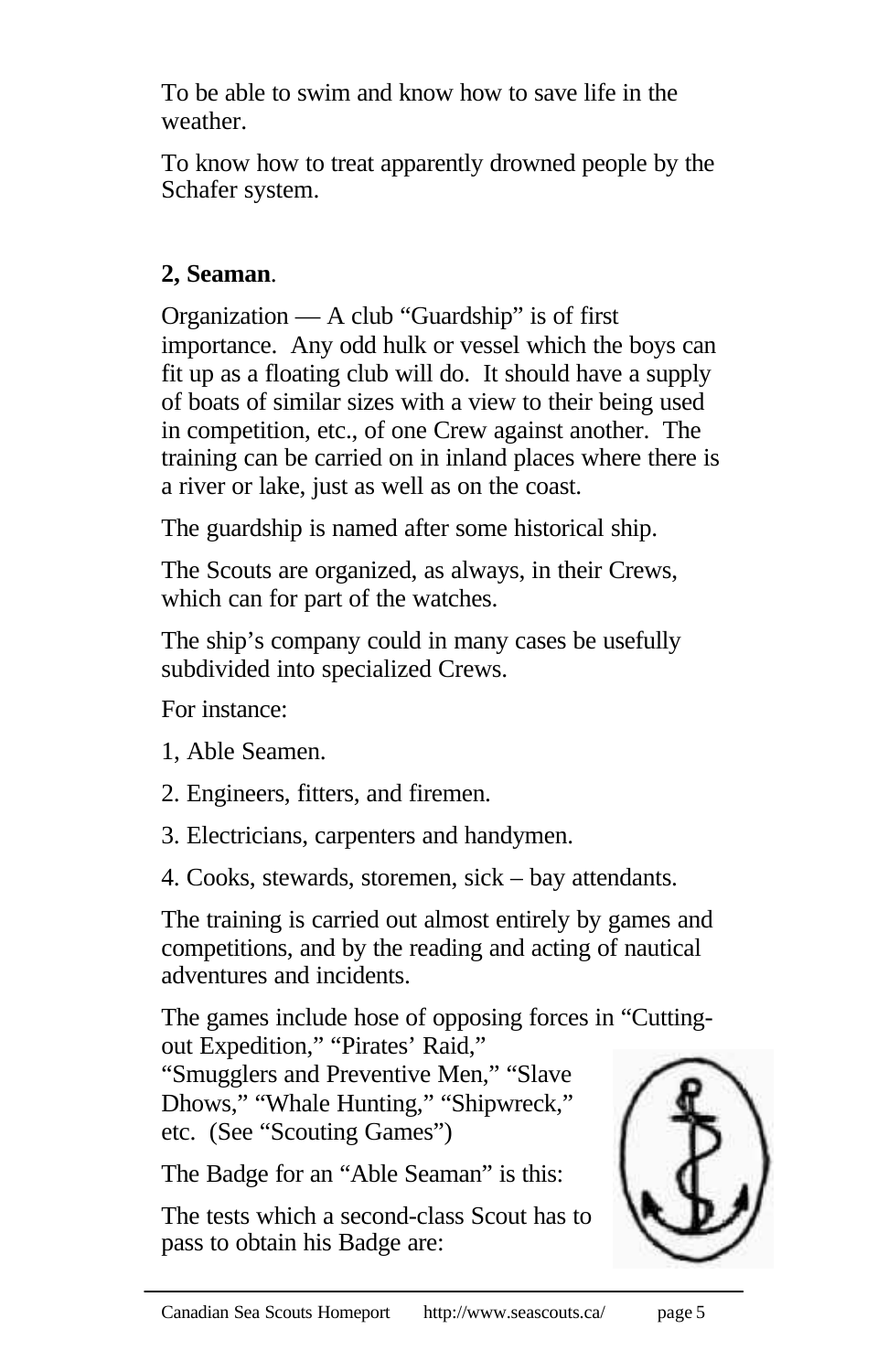Swimming and Life-saving in the water.

Boat management: rowing and sculling single handed or with others; paddling. Punting, and screwing; towing, steering, sailing.

Knowledge of different rigs and types of vessels.

Raft building.

Signalling: Morse, semaphore, ship's flags, flares, etc.

Ship Carpenting: repairing, painting, caulking, etc.

Sewing and Cutting sails, clothes, etc.

Cooking in the open or in a galley.

Knotting and Splicing, sea anchors, etc.

Engineer's Work: knowledge of marine engines, steam and hydraulic winches and hoists, electricity, etc.

Elementary Navigation: steering, box the compass, stars, sounding, chart-reading, tides, weather wisdom, conesignals, etc.

## **Ranks of Sea Scouts**

Coxswain = Patrol Leader

 $Bowman = Corporal$ 

Leading Seaman = First-class Scout who passed the tests for both Coastguard and Seaman.

Able Seaman  $("AB")$  = Second-class Scout who has passed the test for either Coastguard or Seaman.

Ordinary Seaman = A Scout of over one month's service who knows eight points of the Compass, and can send the alphabet by Semaphore in addition to having passed tests as a Tenderfoot.

Greenhorn is a Tenderfoot who can swim. (For Scout tests see "*Scouting for Boys*")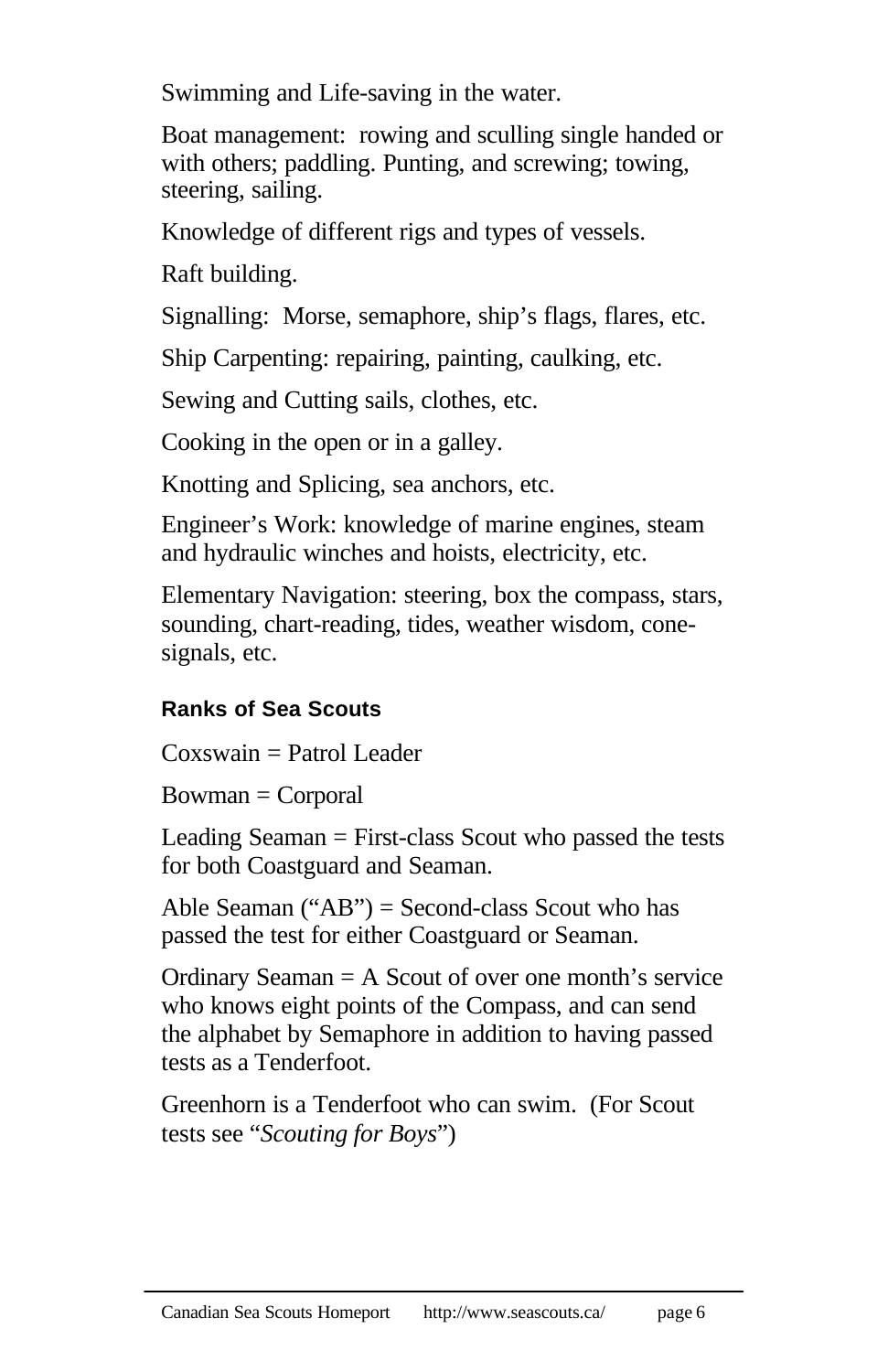# **Cruising**

In lieu of camps, cruises are the best possible means of putting the training into complete practice. This can be carried out by hiring a coasting brig for a week's voyage, or taking a Crew on a small yacht or fishing-boat.

Even inland the cruising can be carried out to a useful extent on board a barge or boat down a canal or river, or camping out.

## **Uniform**

The ordinary Scouts' uniform is worn by Sea Scouts, substituting a man-of-war-man's cap or sou'wester for the Scout's hat; trousers or oilskin overalls can be worn on watch instead of shorts.

Coxswains carry a boat hook with patrol flag on it.

## **The Need.**

There is need of such training now, as our Mercantile Marine, which ought to be the backbone of the Royal Navy, especially in war-time, is largely manned by aliens. And the British personnel in it is not as good as could be desired, owing to the want of discipline among the men. Officers of the Mercantile Marine say that in the event of war, where merchant ships would be wanted to run risks in bringing food supplies, the improved discipline and patriotism among the British-born men would be of paramount importance, especially in view of the considerable proportion of foreigners in our crews.

Discipline is equally essential whether in the Royal Navy or in the Mercantile Marine. But discipline and good spirit are not things which can be drilled into a man after he is grown up; you want it all ingrained in him while he is yet a boy and can assimilate it so that it becomes a habit and part of his nature.

The country which relies solely on the veneer of drilldiscipline will be liable to get a rude awakening.